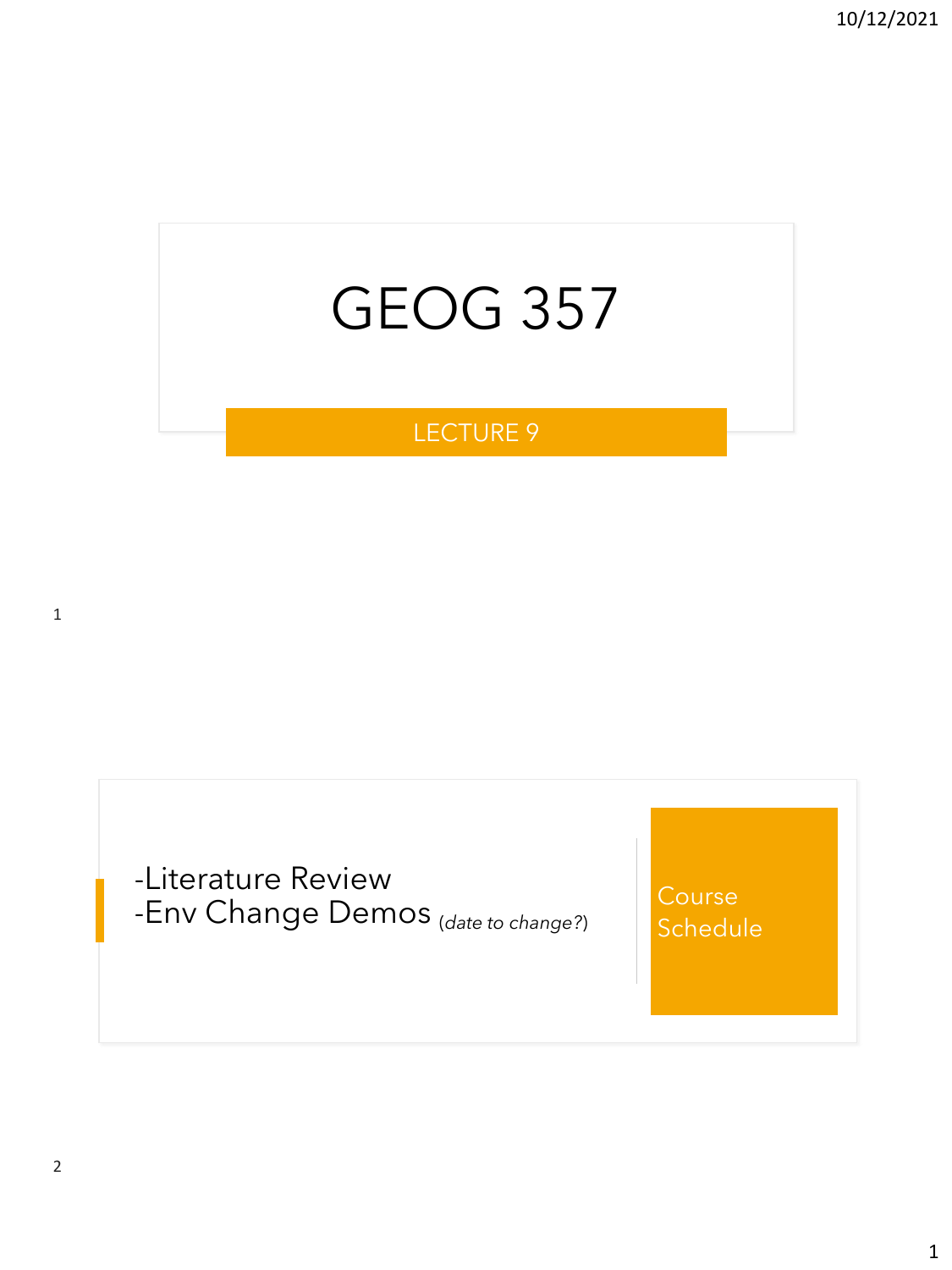## **Tasseled Cap Transformation**

- Tasselled Cap Transformed is a linear transformation of image data in order to project soil and vegetation information into a single two-dimensional plane.
	- In the plane, the major spectral components of an agricultural scene are displayed in.
	- The transformation consists of linear combinations of the original spectral channels to produce a set of four new variables, each describing a specific dimension of the agricultural scene.

## **Tasseled Cap Transformation**

- The first two variables (representing brightness and greenness) usually convey almost all the information in an agricultural scene—often 95% or more.
- Therefore, the essential components of an agricultural landscape are conveyed by a two-dimensional diagram, using those two variables for brightness and greenness.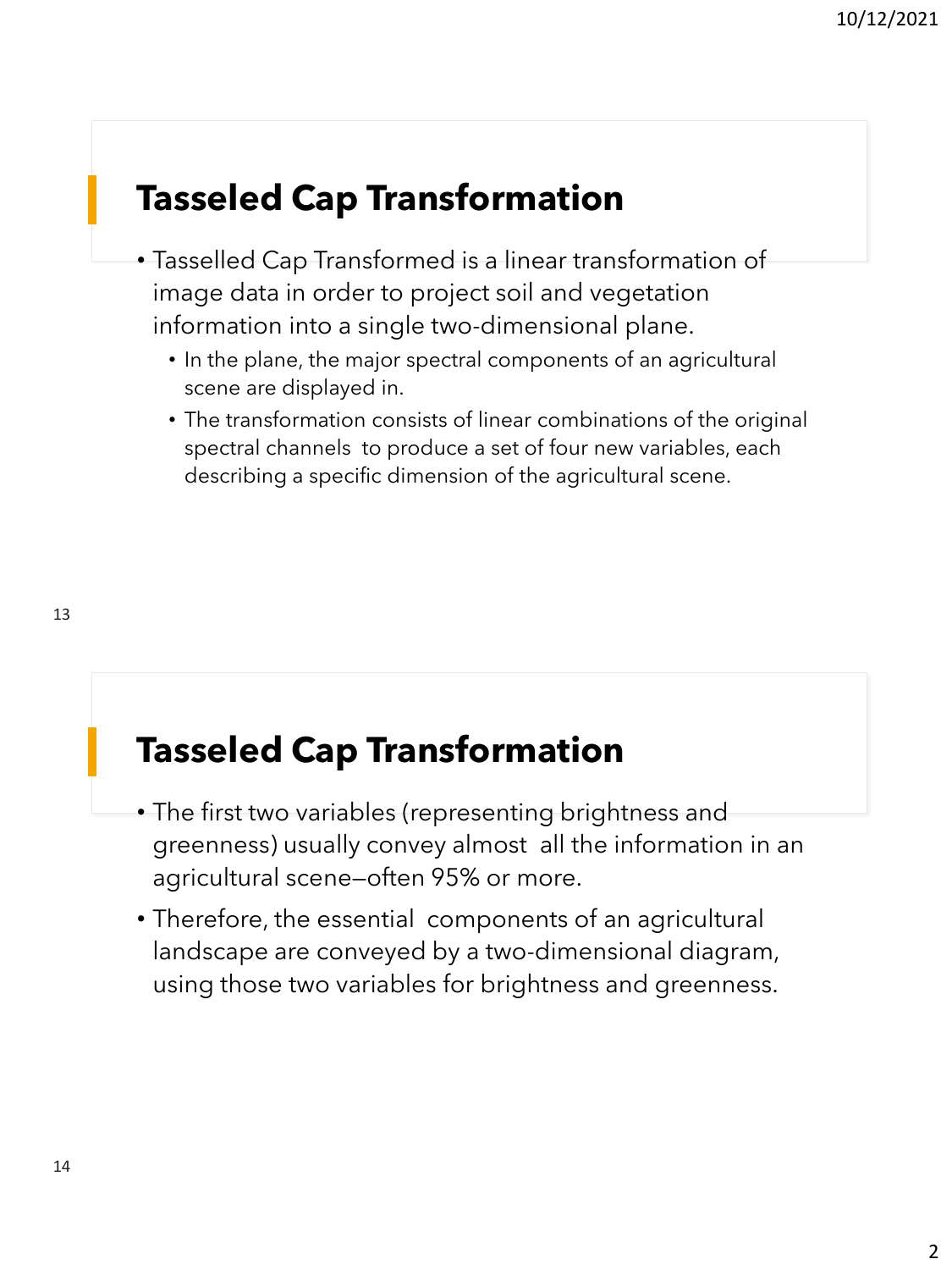## **Tasseled Cap Transformation**

- Over the interval of an entire growing season, Brightness and Greenness variables follow a typical trajectory
	- Initially, the spectral response of a field is dominated by soil, as the field is plowed, disked, and planted
	- As the crop emerges and grows it simultaneously increases in greenness and decreases in soil brightness as the leaf canopy covers more of the soil surface.
	- Then, as senescence, maturity, and harvest occur, the field decreases in greenness and increases in soil brightness to return the field back near its original position.

15

## **Tasseled Cap Transformation**

The technique was named after the pattern of spectral change of agricultural crops during senescence, plotting brightness (visible) against greenness (NIR). The sequence is:

- 1. Bare fields / newly planted crops -high brightness, low greenness (spring)
- 2. Plant Growth less soil brightness (early summer)
- 3. Maturity: increased greenness (late summer)
- 4. Senescence (harvest) bare/stubble: less greenness, increased soil brightness (Fall)

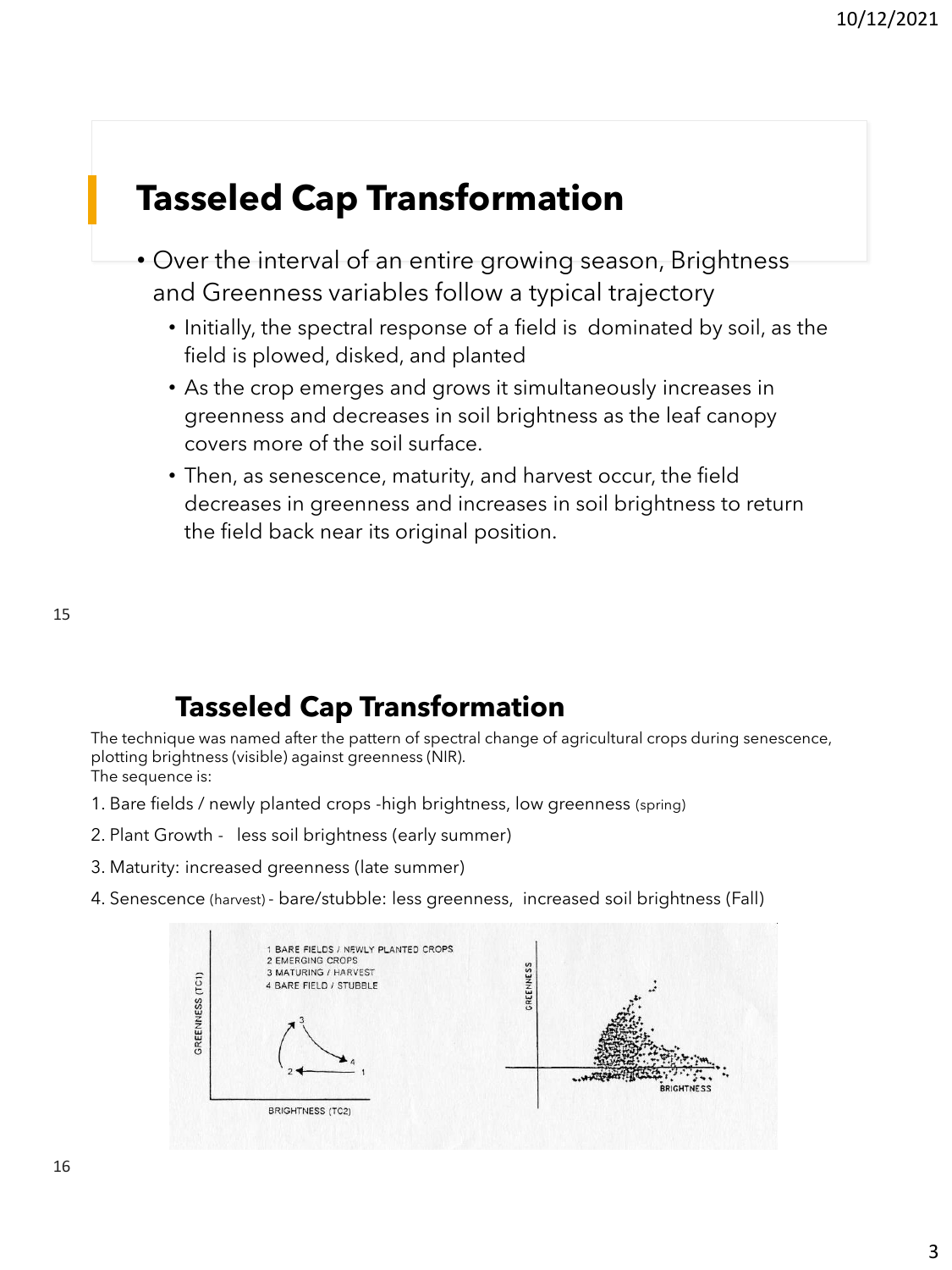## **Tasseled Cap transformation** ArcMap 10.3

The Tasseled Cap (Kauth-Thomas) transformation is designed to analyze and map vegetation and urban development changes detected by satellite sensors. As crops grow from seed to maturity, there is a net increase in near-infrared and decrease in red reflectance based on soil color

Brightness channel = .433\*Band4 + .632\*Band5 +.586\*Band6 +.264\*Band7 etc.. For Greenness and Yellowness

| <b>WEIGHTS FOR TASSELED CAP TRANSFORMATION</b><br><b>OF LANDSAT MSS DATA</b> |                  |                  |                  |                  |  |
|------------------------------------------------------------------------------|------------------|------------------|------------------|------------------|--|
| <b>Component</b>                                                             | <b>Channel 1</b> | <b>Channel 2</b> | <b>Channel 3</b> | <b>Channel 4</b> |  |
| <b>Brightness</b>                                                            | 0.433            | 0.632            | 0.586            | 0.264            |  |
| Greenness                                                                    | $-0.290$         | $-0.562$         | 0.600            | 0.491            |  |
| Yellowness                                                                   | $-0.829$         | 0.522            | $-0.039$         | 0.194            |  |
| "Non-such"                                                                   | 0.223            | 0.012            | $-0.543$         | 0.810            |  |
|                                                                              | 4:Green          | 5:Red            | 6:NIR1           | 7: NIR2          |  |

Brightness = a weighted average of all bands

Greenness = visible versus Near-IR bands (like a TM 4/3 ratio)

Yellowness = Green v Red (Non-such = the difference between the 2 IR bands)

## **Tasseled Cap Transformation**

### **Landsat 5 TM coefficients for the Tasseled Cap**

|                |                   |           | New channel! |
|----------------|-------------------|-----------|--------------|
| Band           | <b>Brightness</b> | Greenness | Wetness      |
|                | .3037             | $-.2848$  | .1509        |
| 2              | .2793             | $-2435$   | .1973        |
| 3              | .4743             | $-5436$   | .3279        |
| $\overline{4}$ | .5585             | .7243     | .3406        |
| 5              | .5082             | .0840     | $-7112$      |
| 7              | .1863             | $-1800$   | $-4572$      |
|                |                   |           |              |

#### Character: **Overall reflectance NIR v Visible MIR v NVIR**

Kauth, R. J. and Thomas, G. S., 1976, The tasseled cap --a graphic description of the spectral-temporal development of agricultural crops as seen in Landsat, in Proceedings on the U.S. Department of the Interior 9 U.S. Geological Survey Symposium on Machine Processing of Remotely Sensed Data, West Lafayette, Indiana, June 29 -- July 1, 1976, 41-51.

17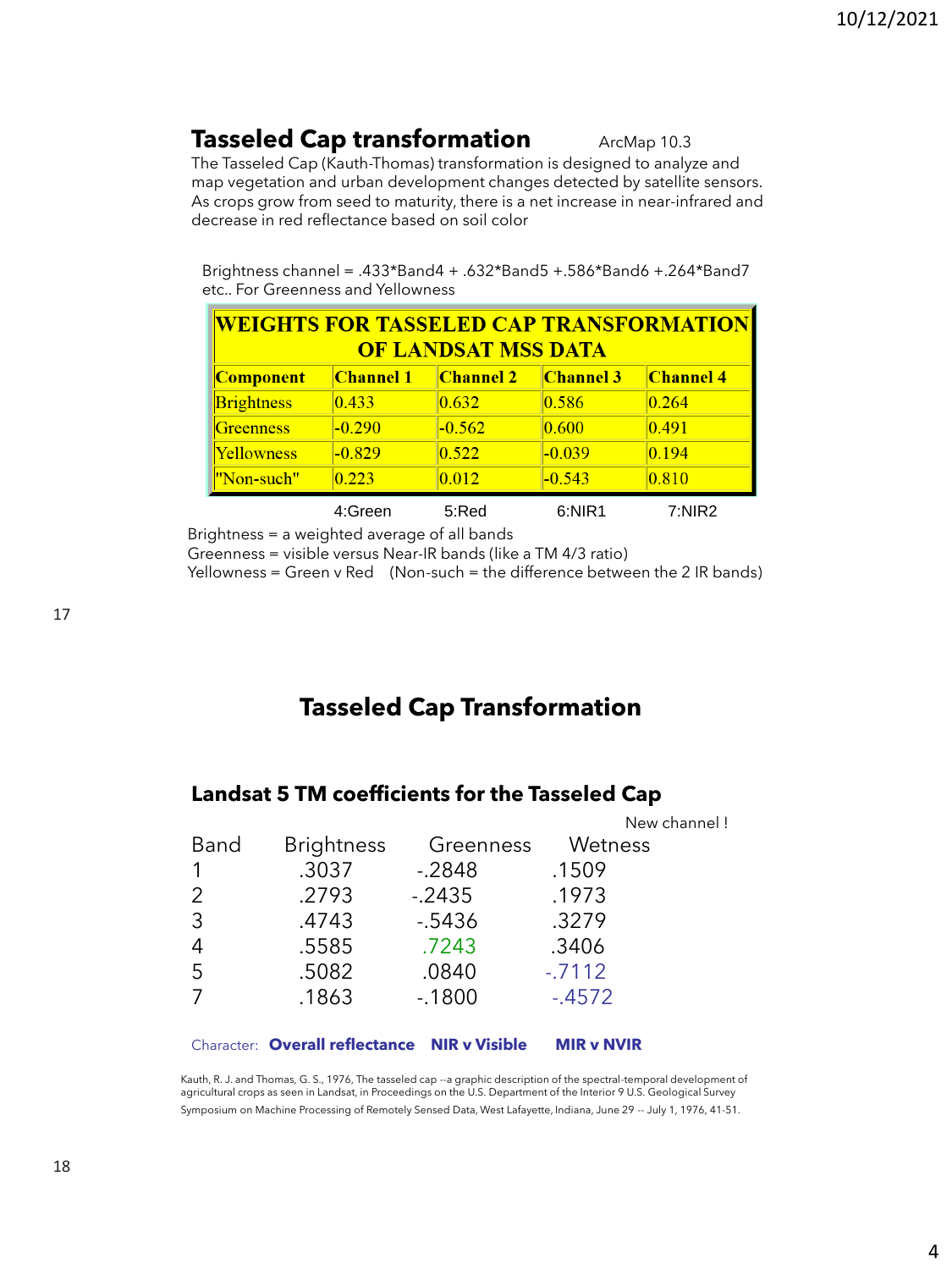| <b>WEIGHTS FOR TASSELED CAP TRANSFORMATION</b><br>OF THEMATIC MAPPER DATA |           |           |                  |                  |                  |                  |  |
|---------------------------------------------------------------------------|-----------|-----------|------------------|------------------|------------------|------------------|--|
| Component Channel 1 Channel 2 Channel 3 Channel 4 Channel 5 Channel 7     |           |           |                  |                  |                  |                  |  |
| <b>Brightness</b>                                                         | 0.3037    | 0.2793    | $ 0.4343\rangle$ | 0.5585           | 0.5082           | $ 0.1863\rangle$ |  |
| Greenness                                                                 | $-0.2848$ | $-0.2435$ | $-0.5436$        | $ 0.7243\rangle$ | $ 0.0840\rangle$ | $-0.1800$        |  |
| Wetness                                                                   | 0.1509    | 0.1793    | 0.3299           | 0.3406           | $-0.7112$        | $-0.4572$        |  |

#### **Tasseled Cap TM data,6-band (no thermal): Brightness, Greenness, Wetness**

### **Landsat 8 OLI coefficients**

|              | Coastal Blue | Green Red              | Band 1 Band 2 Band 3 Band 4 Band 5 | NIR                                         | Mid-IR1<br>Band 6 | Mid-IR2<br>Band 7 |
|--------------|--------------|------------------------|------------------------------------|---------------------------------------------|-------------------|-------------------|
| Brightness 0 |              |                        | 0.3029 0.2786 0.4733 0.5599        |                                             | 0.5080            | 0.1872            |
| Greenness 0  |              |                        |                                    | $-0.2941$ $-0.2430$ $-0.5424$ 0.7276 0.0713 |                   | -0.1608           |
| Wetness      | $\Omega$     | 0.1511  0.1973  0.3283 |                                    | 0.3407 <b>-0.7117   -0.4559</b>             |                   |                   |

Why are they different at all ?





**Brightness** – measure of soil reflectance **Greenness** – vegetation **Wetness** – soil / canopy moisture

tasseled cap channels 1,2,3

These would yield a higher contrast composite but with unfamiliar colours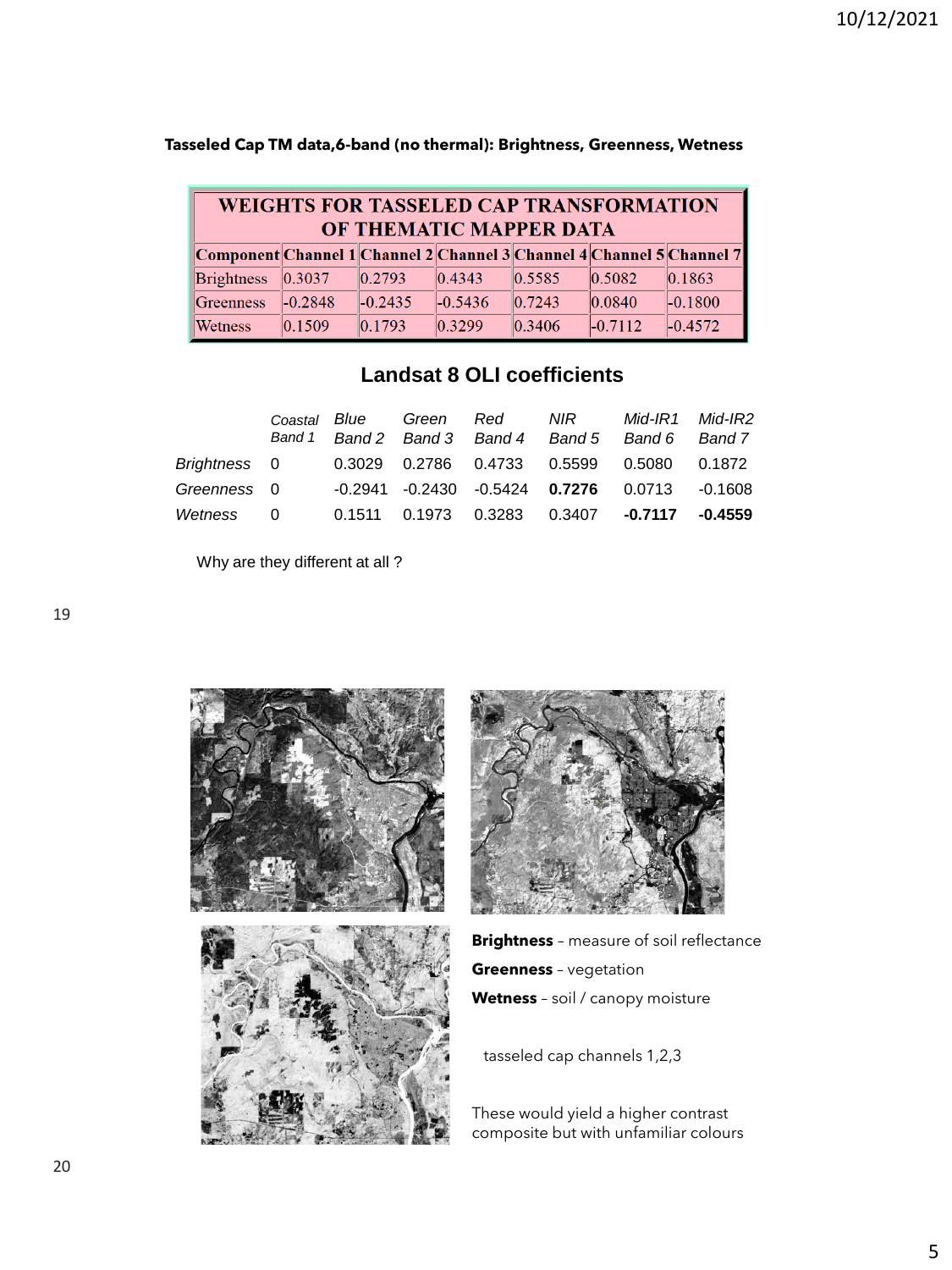### NDVI v Tasseled Cap greenness both contrast NIR versus visible reflectance



TCA Greenness is similar to NDVI, with subtle differences and is used in habitat studies. Figure : John Paczkowski MSc thesis – **remote sensing and grizzly bear habitat** Wildlife ecologist, Kananaskis Country, Canmore, AB

## **–but has only been developed for some sensors…**

**(the coefficients vary according to spectral wavelengths and radiometric resolution)**

## **Catalyst**

➢Landsat 1-3 MSS

➢Landsat 5 TM

➢Landsat 7 ETM+

-NOT (why not?) Landsat 8 OLI / Sentinel 2 **Other ?:** ➢CBERS-02B (China/Brazil) ➢Ikonos, Quickbird 2 ➢ASTER / MODIS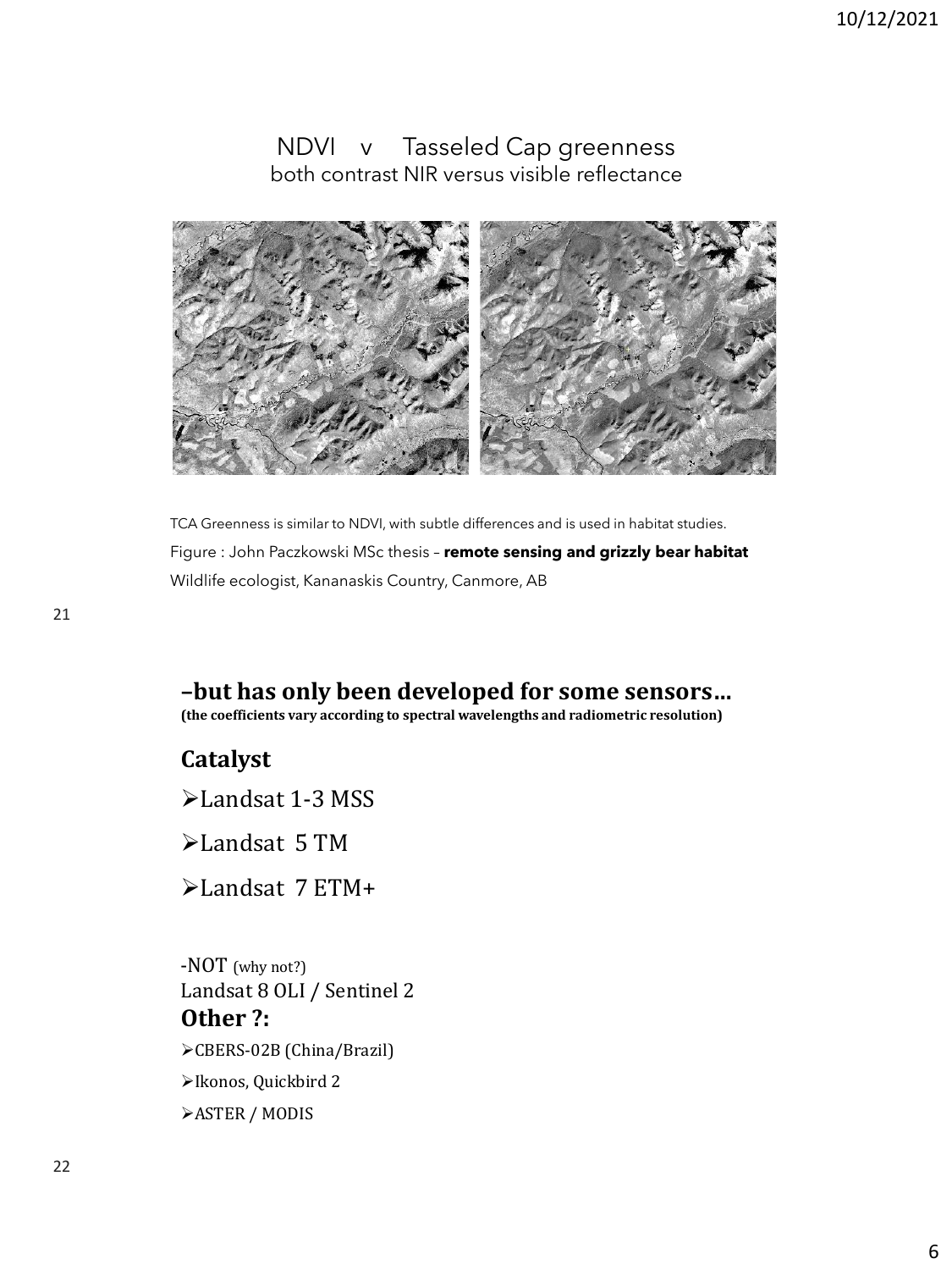

Figure 2. The north-central part of the original true-color Landsat 7 ETM scene P22 R40.



Figure 3. Three-band, 8-bit tasseled cap transformation image of the same Landsat 7 ET.

23